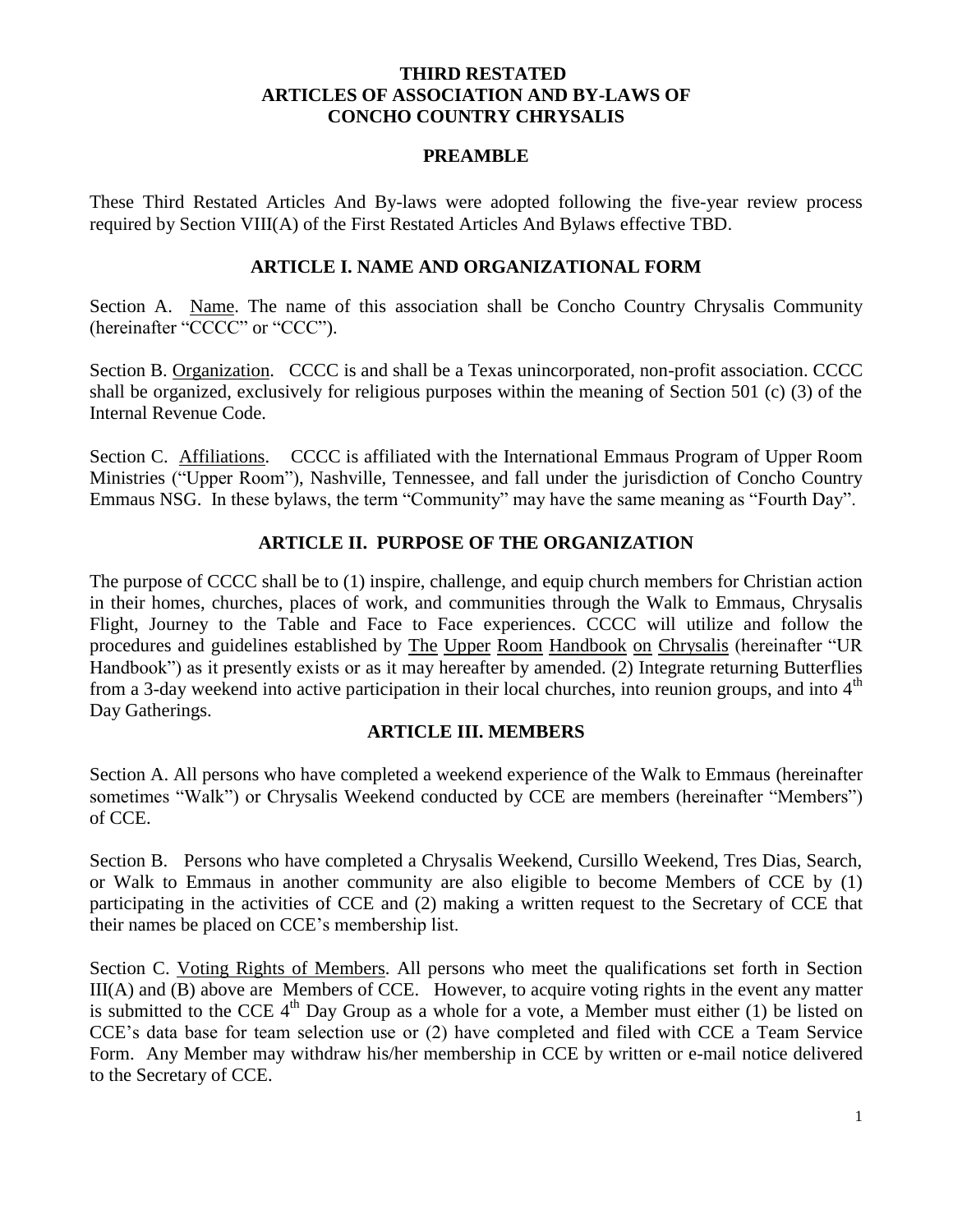# **ARTICLE IV. BOARD OF DIRECTORS**

Section A. Purpose of the Board. The Governance and direction of CCCC shall be vested in the Board of Directors ("Board"). The Board will govern primarily by the formation of broad policy. The Board shall have general oversight in all matters relating to CCCC Chrysalis Flights, subject to the provisions of the Upper Room, and CCE rules and policies. The Board shall have the rights and obligation of Directors of CCCC as provided in these Articles and By-Laws.

Section B. Composition of the Board of Directors. The Board will consist of the following Directors: at least twelve (12) adult lay members (at least 24 years of age) ("Lay Members"); at least three (3) youth lay members (less than 24 years of age); at least three (3) clergy ("Clergy"), and one or two liaisons appointed by the Concho Country Emmaus ("CCE") (only one of whom shall have full voice and voting rights as a Director).

Section C. Terms of Office.

1.) Adult Lay Members shall serve a three (3) year term. The Lay Members shall be grouped into three classes of four (or more) Directors each. One class of Directors shall stand for election each year. Adult Lay Members must be non-clergy and members of CCEC and cannot succeed themselves in consecutive terms. Youth Lay Members shall serve a one (1) year term and may succeed themselves in consecutive terms.

2.) Clergy members shall serve one-year terms only and may succeed themselves in consecutive terms.

3.) The immediate past Chairperson of the Board shall serve for one additional year as an exofficio Director regardless of whether the normal three-year term of the class in which the Chairperson was elected has expired. If serving in a three-year term class of Directors then the immediate past chairperson shall continue to be a voting Director; otherwise, he/she shall be a non-voting member.

4.) Unless otherwise provided, the term of office for Lay Members and Clergy Members shall begin immediately upon their election in September and shall terminate upon the election of their successor. The term of ex-officio Directors shall be for their tenure in office.

Section D. Election of Board Members.

1.) Adult/Youth Lay Members. At least Four Adult Lay Members and at least three (3) Youth Lay Members shall be elected by the Board as Directors at the Regular September meeting of the Board each year. The nominating committee shall prepare and present to the Board no later than the regular August Board meeting a list of potential nominees for Lay Members to the Board. Members may submit potential nominee(s) to the Nominating Committee, for its consideration; these nominations must be submitted in writing to the Secretary of CCCC at least 30 days prior to the September Board meeting. The Board shall, upon consideration of the potential nominees and any nominations by any of the Directors, elect at least four (4) Adult Lay Members and three (3) Youth Lay Members to replace the outgoing Lay Members.

2.) Clergy Members. Clergy members to be eligible for nomination must meet the qualifications as defined in the UR Handbook must be members of CCE. Clergy Members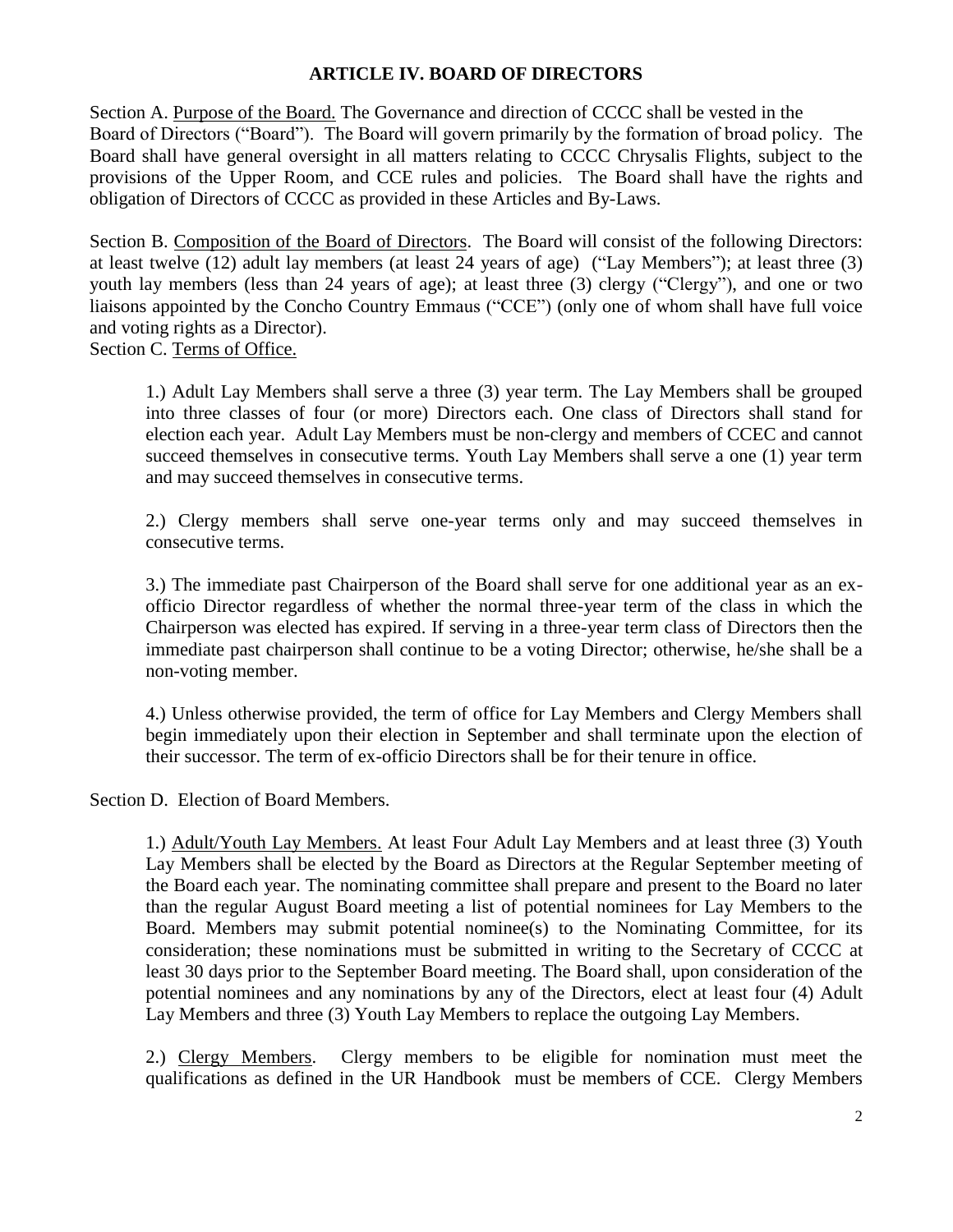shall be nominated and elected in September by the Board in the same manner and at the same time as Lay Members, except that all three are elected annually.

Section E.Experience Requirements. To be eligible for nomination as a Director, the member must have served on an Emmaus or Chrysalis team, must be active in a reunion group, and at least five (5) of the fifteen (15) Lay and Clergy Members must have been a Lay or Spiritual Director on a Walk to Emmaus, a Chrysalis Flight or a Chrysalis Journey. To preserve the ecumenical nature of CCC it is recommended that a variety of congregations and denominations be represented on the Board.

Section F. Vacancies. Directors may resign from the Board by submitting a letter to the Chairperson. The Chairperson may nominate persons to fill vacancies on the board and entertain nominations from the Board, and the Board shall then elect persons to fill vacancies on the Board until the regular term of the replaced Directors expires. The Board, following such election, should still meet the requirements of Article IV, above. Directors elected to fill vacancies are eligible for election for a full term by CCC at the expiration of the partial term in which they have served.

Section G. Removal. Any Director may be removed from that position, with or without cause, by an affirmative vote of at least ten (10) of the then sitting Directors or if there are less than ten (10) sitting Directors, then by a two-thirds (2/3) vote of the then sitting Directors. A Director, the subject of a motion to remove, shall be entitled to vote on the matter, if said Director has voting rights.

Section H. Appointment of CCE Liaisons. The Board shall appoint at least two (2) (currently, only the Board Chair serves as the liaison) and no more than three (3) of its Directors as liaisons to the CCE Board. This appointment shall be made at the Regular Meeting of Directors in September unless the Chairperson or Co-Chairperson directs otherwise.

Section I. Regular Board Meetings. The Board shall meet on the third Tuesday of every month, at a site determined by the Board Chairperson.

Section J. Special Meetings. Special Meetings of the Board may be held as determined and called by either the Chairperson, the Co-Chairperson or at the request of at least three Directors. Notice by first class mail addressed to the mailing address of the Directors shown on the mailing list maintained by the Secretary of CCC or e-mail shall be made to each Director at least seven (7) days prior to the meeting. The notice must, at a minimum, state the date, time and place of the meeting and the matters to be considered at the meeting. Directors may waive their right to notice of a Special Meeting by making such request in writing or by email.

Section K. Quorum Requirements and Voting Rights. Attendance of a regular or special Board meeting by five (5) or more Directors shall constitute a quorum. Each Director, unless otherwise provided for in these Articles And By-laws shall have one vote. Directors may cast votes by or through a written proxy; however such proxies must be written, signed by the delegating Member and presented to the recording officer of the meeting at least 30 minutes prior to the beginning of the meeting. A majority vote shall be sufficient to pass a measure unless otherwise provided by these bylaws.

Section L. Newsletter/Website. The Board may approve a newsletter, website, or other social media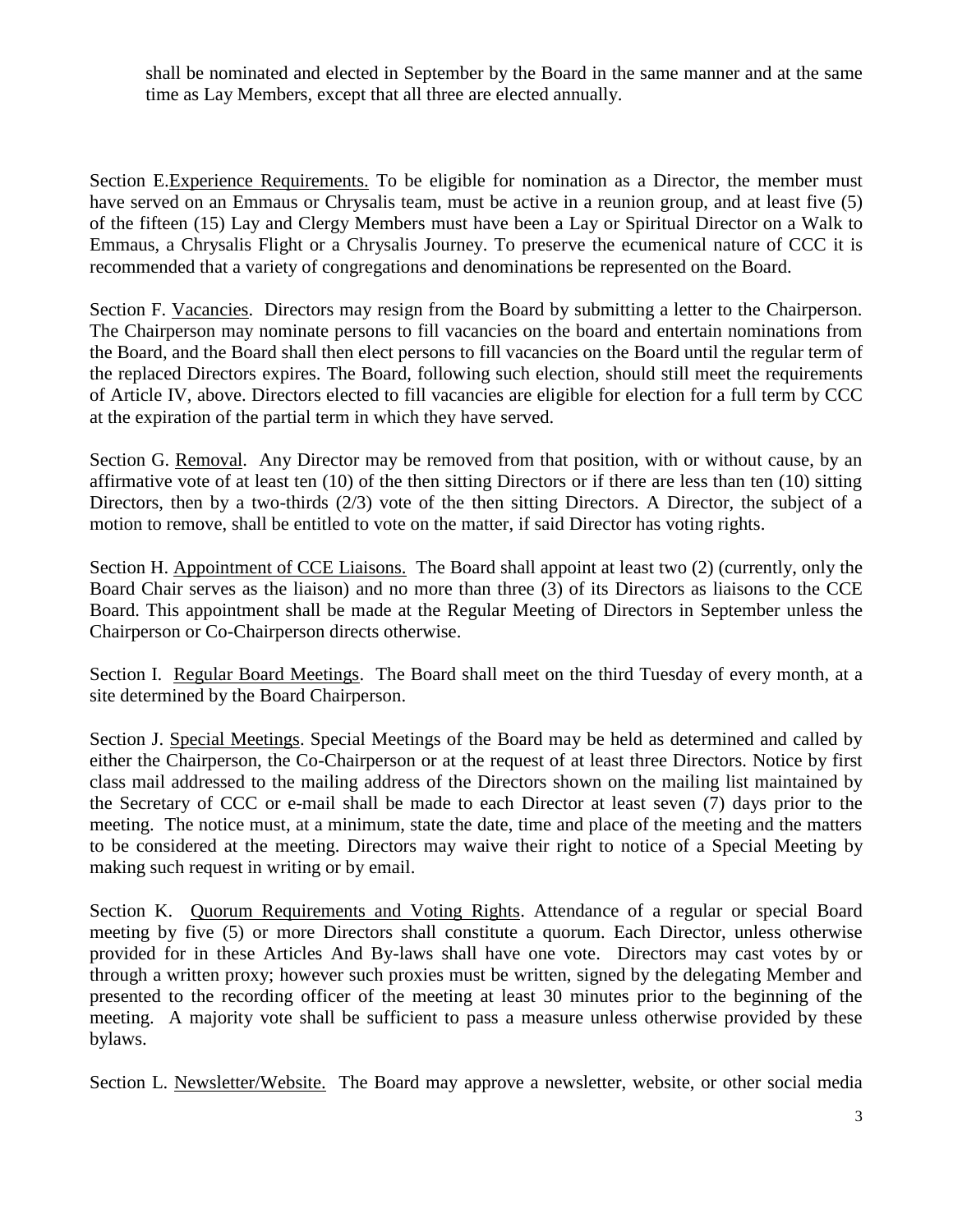for CCC. If a newsletter, website, or other social media site is maintained for CCC, the board has oversight authority over said newsletter, website, or social media site, and may by majority vote, vote to dissolve or remove such newsletter or website and/or change the publisher or webmaster of such site. The Chairperson will nominate a person and/or persons to publish a newsletter or be webmaster for a website or social media site, if any are to be utilized, and such nomination will be voted upon by the Board.

Section M. Fourth Day Gatherings. The CCC shall be responsible for the Fourth Day Gatherings as granted/assigned by the CCE Board and will follow the guidelines as set out by the Upper Room Handbook and RTECC policies.

Section N. Chrysalis Board of Directors. The CCE Board reviews and approves actions by the Concho County Chrysalis Board of Directors. The Chrysalis Board of Directors shall follow all rules and polices of Upper Room and shall form broad policy for the Concho Country Chrysalis Community.

### **ARTICLE V. OFFICERS**

Section A. Designation of Officers. The officers (hereinafter "Officers") of CCC and their job descriptions are as follows:

- 1. Chairperson of the Board of Directors ("Chairperson")
	- (a) Presides at all meetings of the Board;
	- (b) Develops Board meeting agenda;
	- (c) Serves as ex-officio, but non-voting, member of all committees;

(d) Serves as an ex-officio, but non-voting, Director one (1) year after leaving office if the normal term of the class in which he/she was elected has expired;

(e) Calls Special Meetings of the Board when necessary;

(f) Serves as Board contact person for communications with facilities ("Flight Venues") at which Flights will be conducted, e.g., Christ the King Retreat Center (hereinafter "CKRC");

(g) Schedules Chrysalis Flights with the proper person at Flight Venues;

(h) Provides, if applicable, information for CCC's newsletter and/or CCEC website or social media site; and

(i) Appoints a Nominating Committee each year and appoints persons to other committees that might be created by the Board.

(j) Insures that CCC is on the mailing list of Upper Room Ministries, Nashville, Tennessee, and RTECC for updates and supplements on Chrysalis manuals, materials, policies and procedures and also responsible for forwarding these manuals and materials to all clergy Members.

2. Chairperson-elect of the Board of Directors

(a) Presides at the meetings of the Board in the event the Chairperson is unable or unwilling to preside; and

(b) Assists the Chairperson with such matters as the Chairperson may reasonably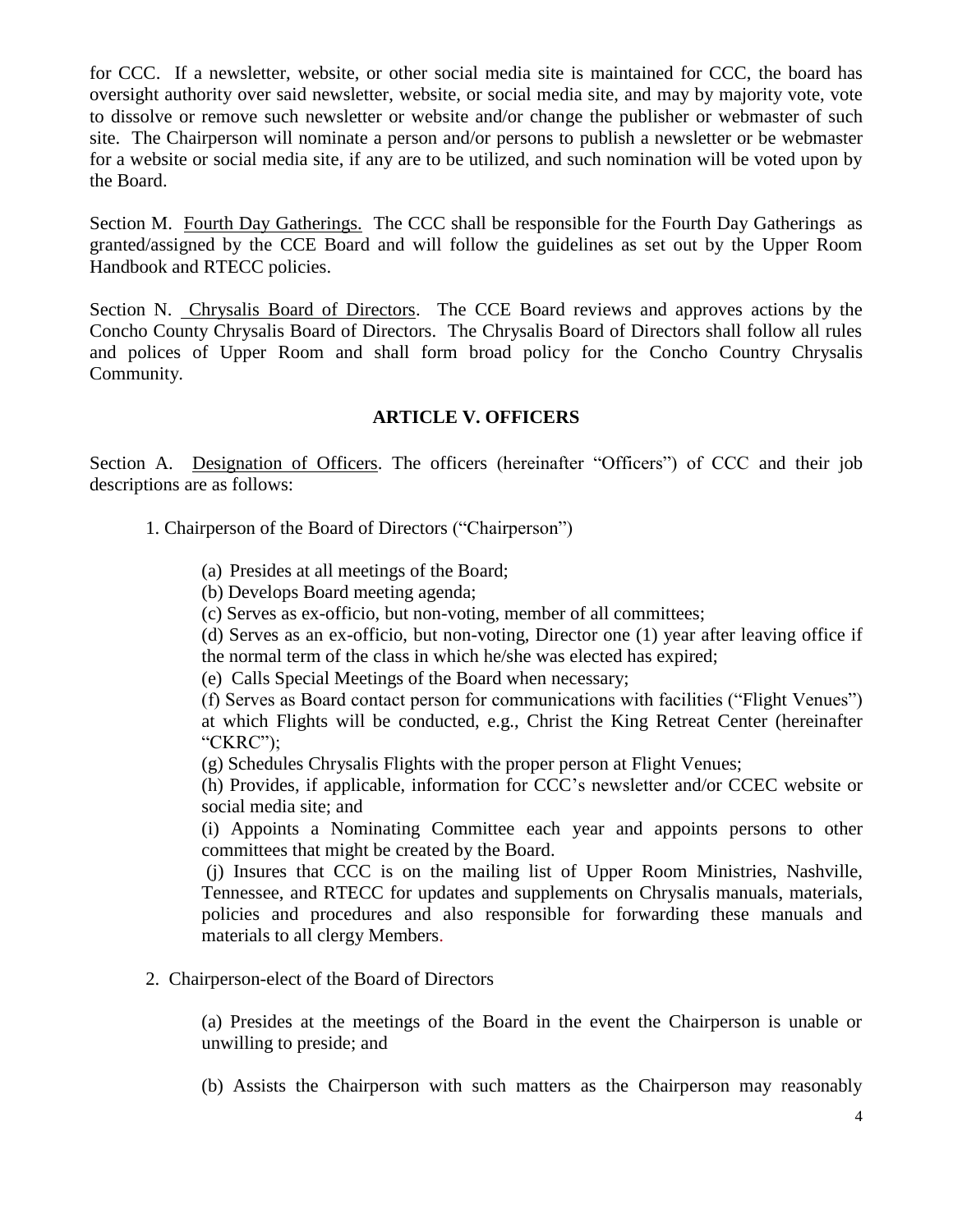request.

(c) Will train to be and serve as Chairperson the next year, unless not approved to be chairperson by the board by a majority vote at the September election, or unless he/she provides notice at the September election he/she no longer wants to serve as chairperson.

(d) If nominated for this position, the nominee should reflect as to whether he/she is willing to serve as chairperson the next year as the "chairperson-elect " year is a training year for the chairperson position.

### 3. Secretary

(a) Records or designates persons to record minutes of the meetings of the Board and Members;

(b) Presides at Board meetings in the absence of the Chairperson and Co-Chairperson;

(c) Provides written communications on behalf of CCC as needed;

(d) Maintains CCC records in a bound volume(s) which shall include the current version and past versions (which past versions shall be conspicuously labeled) of CCC Articles and/or By-Laws, including amendments, minutes of the Members and Board meetings, written reports of Committees, and formal correspondence of CCC;

(e) Provides, if applicable, information for use in the CCC newsletter and/or CCEC website;

(f) Provides copies of documents from CCC records as needed

### 4. Treasurer

(a) Presides at CCC Board meetings in the absence of the Chairperson, Co-Chairperson and the Secretary;

(b) Prepares and submits quarterly to the Board, a "Treasurer's Report" which report shall include balance of cash on hand and outstanding debt owed by CCC as directed by the Finance Committee Chair person;

(c) Provides copies of Treasurer's Report as needed; and

(d) Submits Flight Background checks to a Board approved agency as required by the Upper Room as instructed by the Board and maintains the official responses. The responses must be shared with Flight Board Representatives and be onsite throughout the Flight;

### 5. Treasurer-Elect

(a) Performs the functions and duties of the Treasurer in the event the Treasurer is unable or unwilling to do so; and

(b) Assists the Treasurer with such matters as the Treasurer may reasonably request;

(c) Will train to be and serve as Treasurer the next year, unless not approved to be treasurer by the board by a majority vote at the next September election, or unless he/she provides notice at the September election he/she no longer wants to serve as treasurer; and

(d) If nominated for this position, the nominee should reflect as to whether he/she is willing to serve as treasurer the next year as the "Treasurer-Elect " year is a training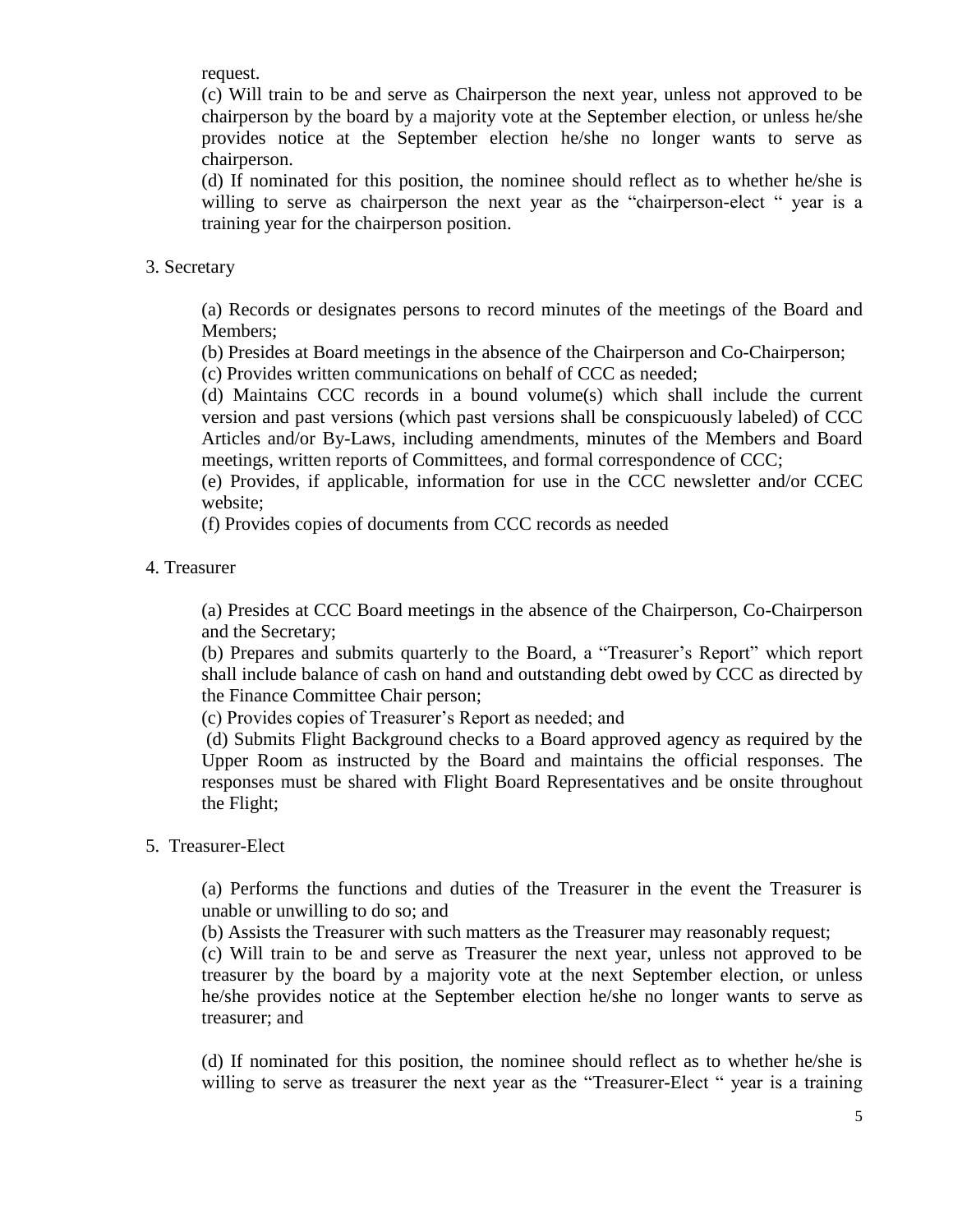year for the treasurer position.

Section B. Selection of Officers.

1. Officer Positions That Must Be Chosen From Incumbent Directors. Chairperson must be chosen from the then sitting Board of Directors.

2. Holding Of Multiple Offices. Unless the Board passes a resolution to the contrary, no officer may be elected or serve in more than one office at a time.

Section C. Election of Officers. Officers shall be elected by the Board in September during the Regular Board Meeting following the election of new Board members. These officers shall take office at the Regular meeting in October and hold office until their replacement is elected or they are removed.

Section D. Removal. Officers may be removed from office with or without cause by a two-thirds (2/3) vote of the Members present and voting at the Member meeting at which a motion to remove is submitted.

Section E. Vacancies of Officer. Unless otherwise provided for in these Articles And By-laws, the Chairperson shall nominate persons to serve the unexpired term of any vacant officer's position and the board shall vote on such nomination to office.

# **ARTICLE VI. COMMITTEES**

Section A. Creation And Purpose. The Board may from time to time create Committees as it deems appropriate to support CCC's Flights and maintain the spiritual vitality and fellowship of CCC, and enhance the administration of CCC and its Board.

Section B. Standing Committees. Unless the Board passes a resolution to the contrary, CCC shall create the following as standing committees of the Board:

1. Nominating Committee. This committee shall be made up of Directors who will be appointed by the Chairperson. The Chairperson shall also appoint a Director to chair this committee. The duties of this committee shall include presenting nominees for election to the Board of Directors. This committee will submit its list of potential nominations for Directors at the regular August Board meeting.

2. Team Selection Committee. This committee will perform duties set forth in the UR Handbook. This committee will be appointed in October. It will meet as needed to select team members for Flights for the next year. It will not select LD's, SD's, or Board Reps. The Chairperson, with input from the board, will appoint members to this committee. The most recent past Board Chair person shall chair this committee. The CCC SD, the LD's for the team being chosen, and his /her Board Rep will also be members of the committee. Each committee shall also consist of three or four non-board members (we don't currently follow this article) (lay directors and prior board members from past years are eligible) of the Fourth Day group who have a broad awareness of the Chrysalis Fourth Day membership and a solid understanding of team needs.

3. Database Committee—This committee maintains a database of all persons who have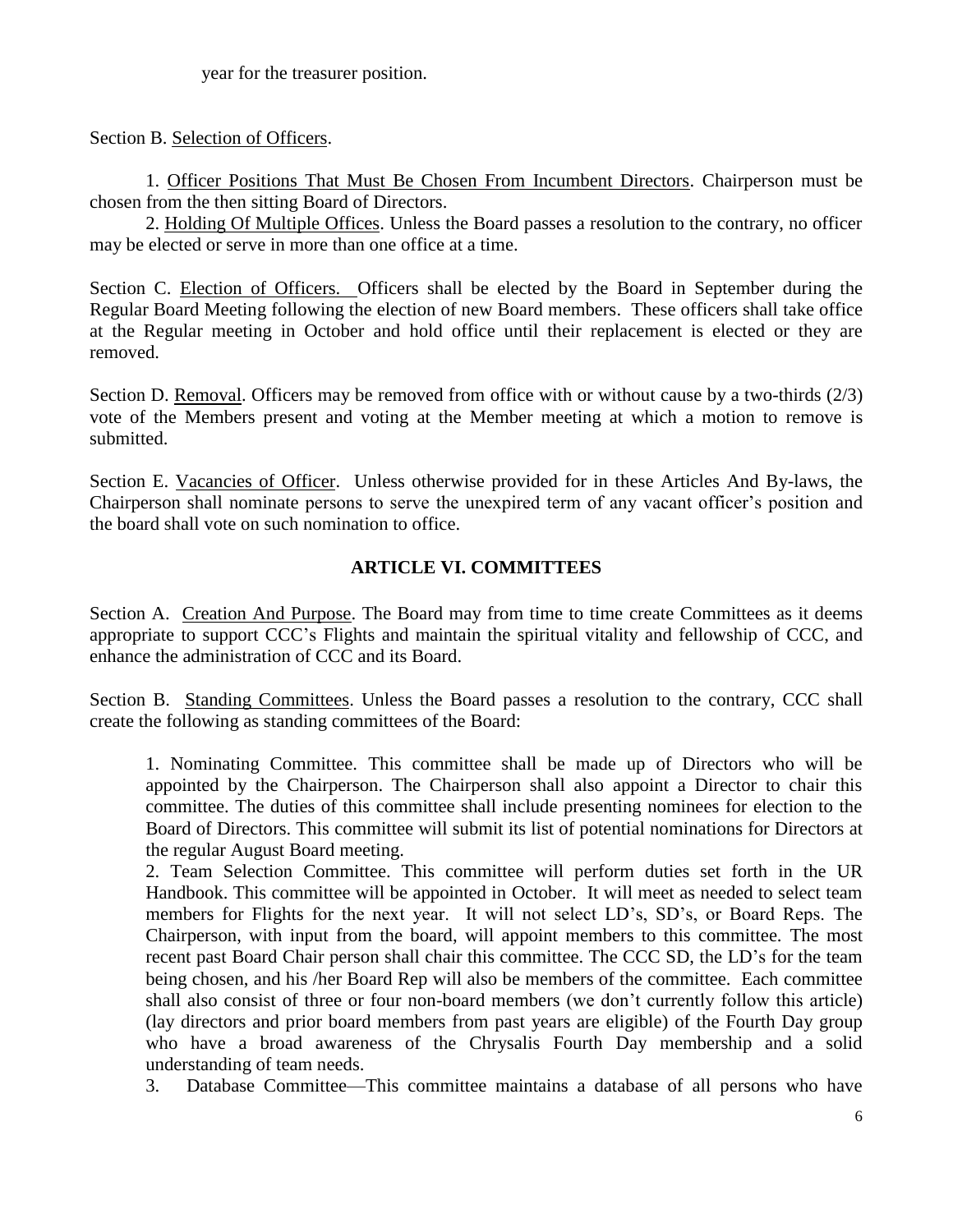attended a Flight and updates the database after each Flight/Walk to reflect pertinent data for each Butterfly who attended the Flight and updates team member participation.

4. Progressive Servanthood Committee—This committee maintains and updates a list of men and women who have been recommended as potential future lay directors, and provides recommendations to the Team Selection Committee as to persons on the list who need to be on future teams in particular capacities to help those persons become qualified to be a potential Lay Director.

5. Finance Committee—This committee shall be chaired by a Board elected nominee and does not have to be a sitting Board member. The committee shall include the Treasurer and Co-Treasurer. It shall be the responsibility of the Finance Committee chair person to designate the responsibilities of the Treasurer and Co-Treasurer.

(a) Collects, distributes and records receipts, deposits and disbursements of CCC funds;

(b) Serves as contact person for disbursements to Flight Lay Directors, appropriate Members, scholarships and other entities as instructed by the Board;

(c) Serves as contact person for disbursements to Flight Lay Directors, appropriate Members, scholarships and other entities as instructed by the Board;

(d) Receives applications for CCC Walk scholarships, reviews and approves the applications in the manner provided by the Board, and perform such other duties as the Board may reasonably require; and

(e) Receives and distributes CCC mail to the appropriate persons.

### **ARTICLE VII. CCC---CHRYSALIS FLIGHTS**

Section A. International Emmaus Movement Guidelines. CCC shall follow the guidelines of the International Chrysalis Movement in the formation of the three-day (72 hour) experience, known as "Chrysalis Flights" as set forth in the most current edition of the UR Handbook.. In addition, the SD, Board Rep, and LD for a particular Flight shall all complete all required training for the Flight including all required training provided by Upper Room and CCC.. This ensures a proven format and a common experience that should be trustworthy from weekend to weekend wherever Chrysalis is being offered.

Section B. Board Oversight. The Board shall have general oversight in all matters relating to CCC Chrysalis Flights. Subject to the provisions of Section  $V(A)(8)(b)$  above and the UR Handbook, the Board shall set the dates and places for each Chrysalis Flight.

Section C. Selection of Flight Lay Directors. The Board shall select Lay Directors for CCC Flights after being provided a list of nominees by the nominating committee of men and women from the progressive servanthood list who are eligible or who can be timely qualified to be Lay Directors prior to the pertinent flight. The Chairperson shall (1) contact the recommended Lay Director to ascertain his/her willingness to accept the assignment and (2) notify the CCE Board of the LD's acceptance. To the extent practical, Flight Lay Directors shall be approved at least twelve months in advance.

Section D. Selection of Flight Spiritual Directors. The CCC Spiritual Director, after consultation with the Chairperson, will provide the Lay Director for a future flight, a list of eligible clergy from which to select a Flight Spiritual Director. This list is from the CCE database entitled "Eligible Walk/Flight Spiritual Directors". The Lay Director will notify the Chairperson of his/ her choice. The Chairperson shall then (1) contact the recommended Spiritual Director to ascertain his/her willingness to accept the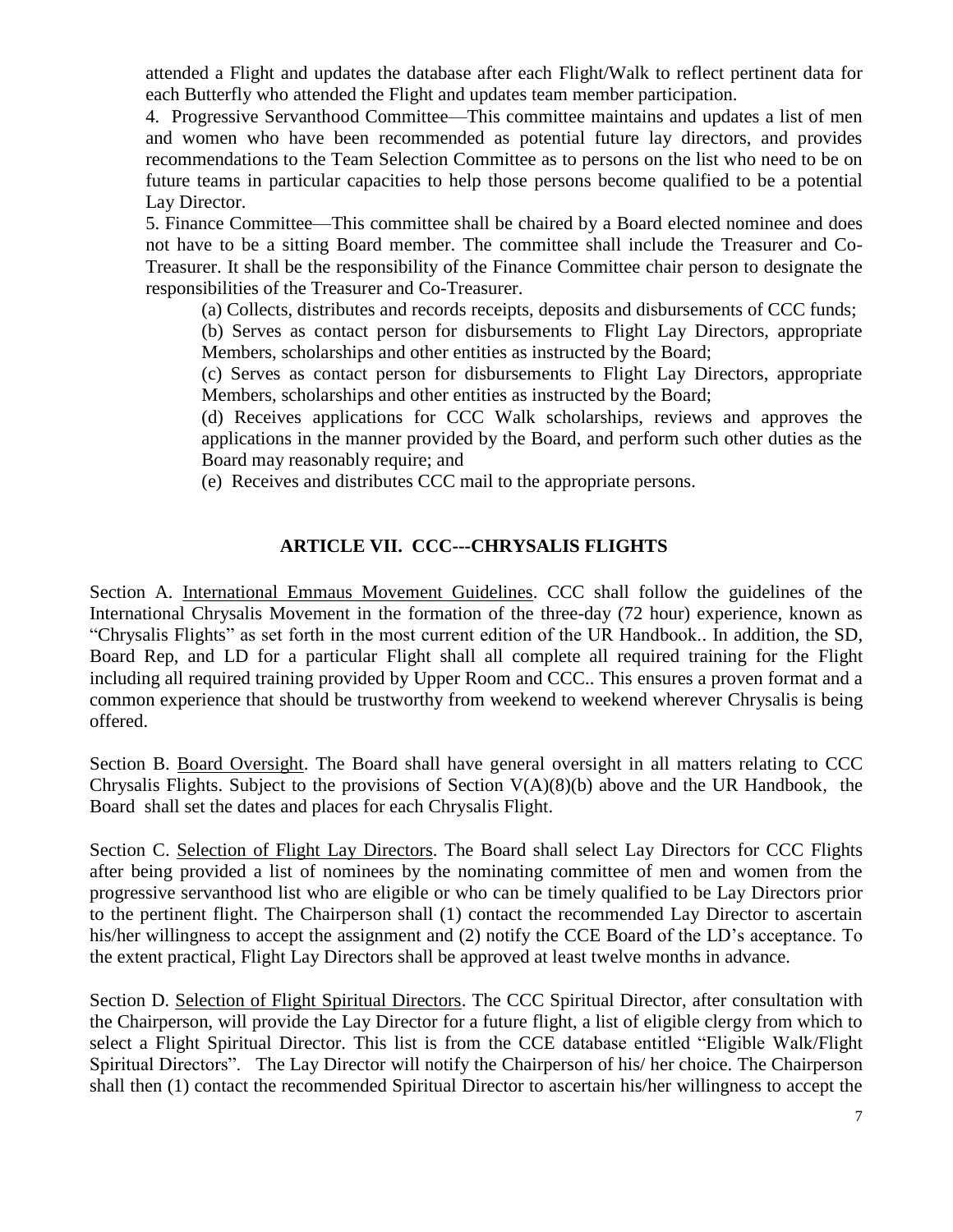assignment and (2) notify the CCC Board of the SD's acceptance. To the extent practical, Flight Spiritual Directors shall be approved at least twelve months in advance. The Flight Spiritual Director, once approved, will select the Assistant Spiritual Directors for the flight from an approved list provided to him/her from the CCE database entitled: "Eligible Assistant Spiritual Directors". The ASD's should be selected as soon as practical by the SD after the team is selected and the SD shall provide names of the ASD's to the CCC Board at that time.

## Section E. Experience and Attributes of Flight Lay Directors and Flight Spiritual Directors :

1. The Flight Lay Director shall, at a minimum, have served once as a Table Leader on a Flight; served at least twice as an Assistant Lay Director on a Flight; served at least one time on a Weekend Support Team for an entire Flight weekend; and must have given at least two different Flight talks. Flight Spiritual Directors shall have participated as a member of a clergy team on at least two (2) Emmaus Weekends, Journey to the Tables, Chrysalis Flights and/or Face to Face Encounter, and shall have given at least two talks on an Emmaus Weekend, Journey to the Table, Chrysalis Flights and/or Face-to-Face Encounter.

2. Flight Lay Directors should be actively involved in their church, a reunion group/accountability group, and Fourth Day Gatherings whenever possible.

3. Flight Lay Directors and Flight Spiritual Directors shall be willing to conduct the Flight as written in the Lay and Spiritual Directors' Manual available from the Upper Room in Nashville and be willing to follow Board guidelines with further guidance and support from other Chrysalis publications.

4. Flight Lay Directors and Flight Spiritual Directors shall be committed to the task of directing a Flight and eager to organize, carry out, and successfully complete the weekend.

5. CCC should strive to limit the service of Flight Spiritual Directors and Assistant Flight Spiritual Directors to no more than two (2) Weekend Emmaus Walks, Journey to the Tables, Chrysalis Flights and/or Face-to-Face Encounters experiences per year.

# **ARTICLE VIII. REVIEW AND AMENDMENTS TO ARTICLES OF ASSOCIATION AND BY-LAWS**

Section A . Five Year Review. Pursuant to the UR Handbook, these By-laws shall be reviewed every five years beginning in 2010 in a manner from time to time prescribed by the Board in each review cycle.

Section B. Submission Of Proposed Amendments. Proposed amendments to these Articles And Bylaws may be presented to the Board by any Member one (1) month in advance of consideration by the Board, and must then be approved by a majority vote of Directors attending a duly convened meeting of the Board, for submission to the Members for adoption.

Section C. Adoption By Members. No amendment to these Articles And By-laws shall be effective unless approved by the Board as provided above and adopted by a two-thirds (2/3) vote of the Members present and voting at the Member meeting to which such an amendment is submitted.

Section D. Suspension Of By-laws. These Articles And By-laws may be suspended by a two-thirds (2/3) vote of the Members present and voting at a Regular Meeting or a Special Meeting.

# **ARTICLE IX. ROBERT'S RULES OF ORDER**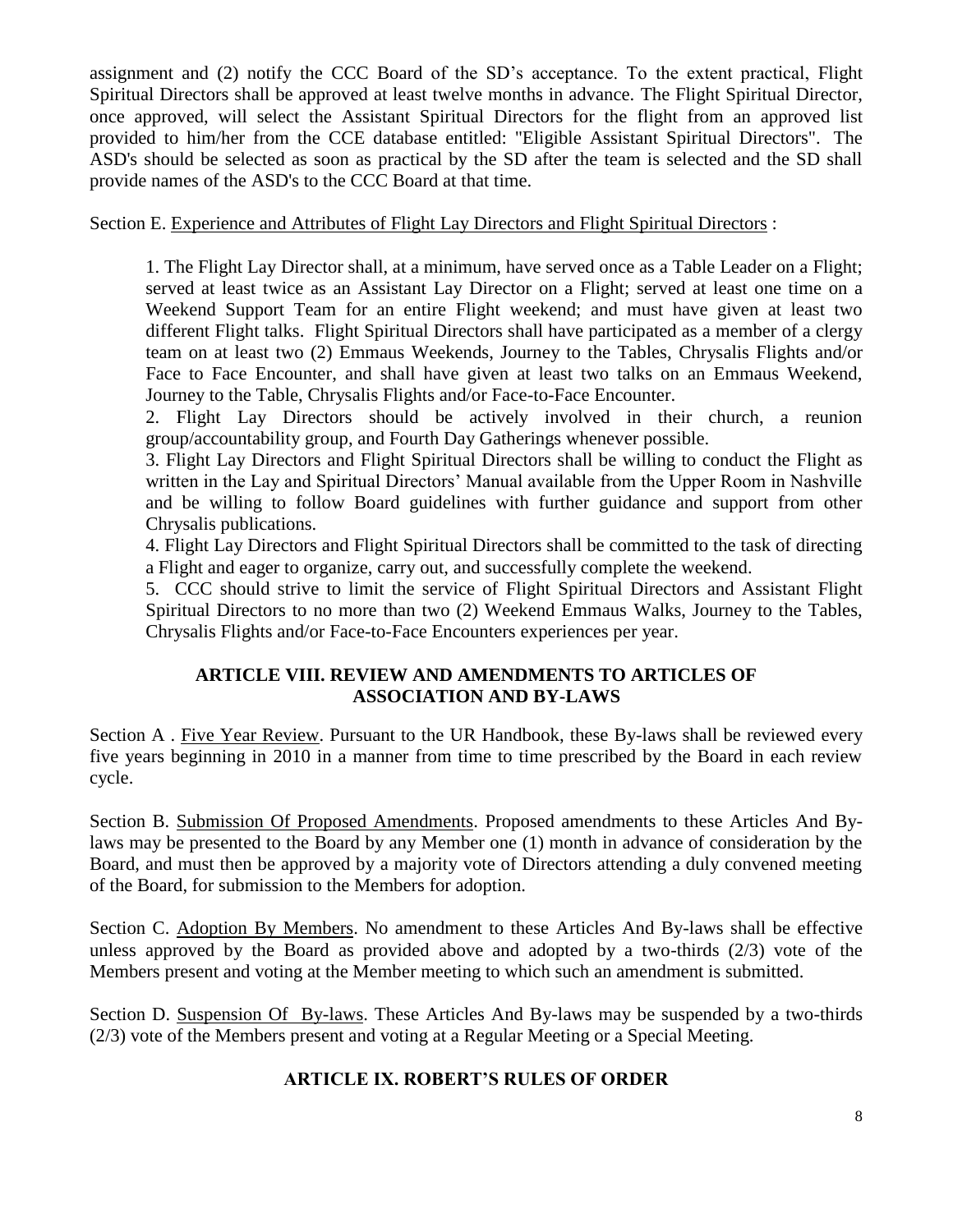Robert's Rules of Order, latest edition, shall be recognized as the authority governing the meetings of the Members, the Board and Committees, in all instances where in its provisions do not conflict with these Articles And By-laws.

#### **ARTICLE X. RESOLUTION OF DISPUTES**

The Bible commands Members, as Christians, to make every effort to live in peace and resolve disputes with each other in private or within the Christian church. (Matt. 18:15-20; 1 Cor. 6:1-8). Therefore, in any dispute relating to the activities of the Members, or CCC, all parties are to cooperate in good faith to resolve the dispute using all forms of "alternative dispute resolution" consistent with Christian principles.

#### **ARTICLE XI. DISSOLUTION**

Section A. Dissolution Procedures. The following procedures shall be followed to affect a dissolution of CCC.

1. A written petition signed by (a) 25 Members or (b) 10% of the Members, with voting rights, whichever is less must be presented to the Secretary requesting a dissolution of CCC. This petition must specify with particularity the reasons for dissolution, a proposed payment of liabilities of CCC, and a proposed distribution of remaining assets upon winding up of CCC. The Secretary shall promptly deliver the petition to the Chairperson of the Board, and the Board shall consider the petition, and, within four (4) months of delivery of the petition to the Secretary, shall, by formal motion and vote, make recommendations to the CCE Board whether the petition to dissolve should be approved. The CCE Board will determine whether the petition to dissolve should be approved. Notice ("Members' Notice") of the petition, and the CCC and CCE Board's recommendations shall be given to the Members by (a) posting on the CCE webpage for at least thirty (30) days prior to the Regular Meeting of the Members at which the matter will be considered and acted upon and (b) announcing and making same available in writing at the Regular Meeting of the Members held immediately preceding the Regular Meeting of the Members at which the matter will be considered and acted upon. Following the Members' Notice, the Members shall consider and act upon the petition no earlier than the completion of the notice and no later than three (3) months from the completion of the notice.

2. In the alternative to the procedures set forth in Subparagraph XII  $(A)(1)$  above, the Board, by resolution approved by at least two-thirds 2/3 of the then sitting Directors, may recommend dissolution of CCC to the CCE Board. This recommendation shall set forth with particularity the reasons for dissolution, a proposed payment of liabilities of CCC and a proposed distribution of remaining assets upon winding up CCC. Notice ("Members' Notice") of the resolution shall be given to the Members by (a) posting on the CCE web-page for at least thirty (30) days prior to the Regular Fourth Day Gathering of the Members at which the matter will be considered and acted upon AND (b) announcing and making same available in writing at the Regular Fourth Day Gathering of the Members held immediately preceding the Gathering of the Members at which time the matter will be considered and acted upon. Following the Members' Notice, the Members shall consider and act upon the resolution no earlier than the completion of the notice and no later than three (3) months from the completion of the notice.